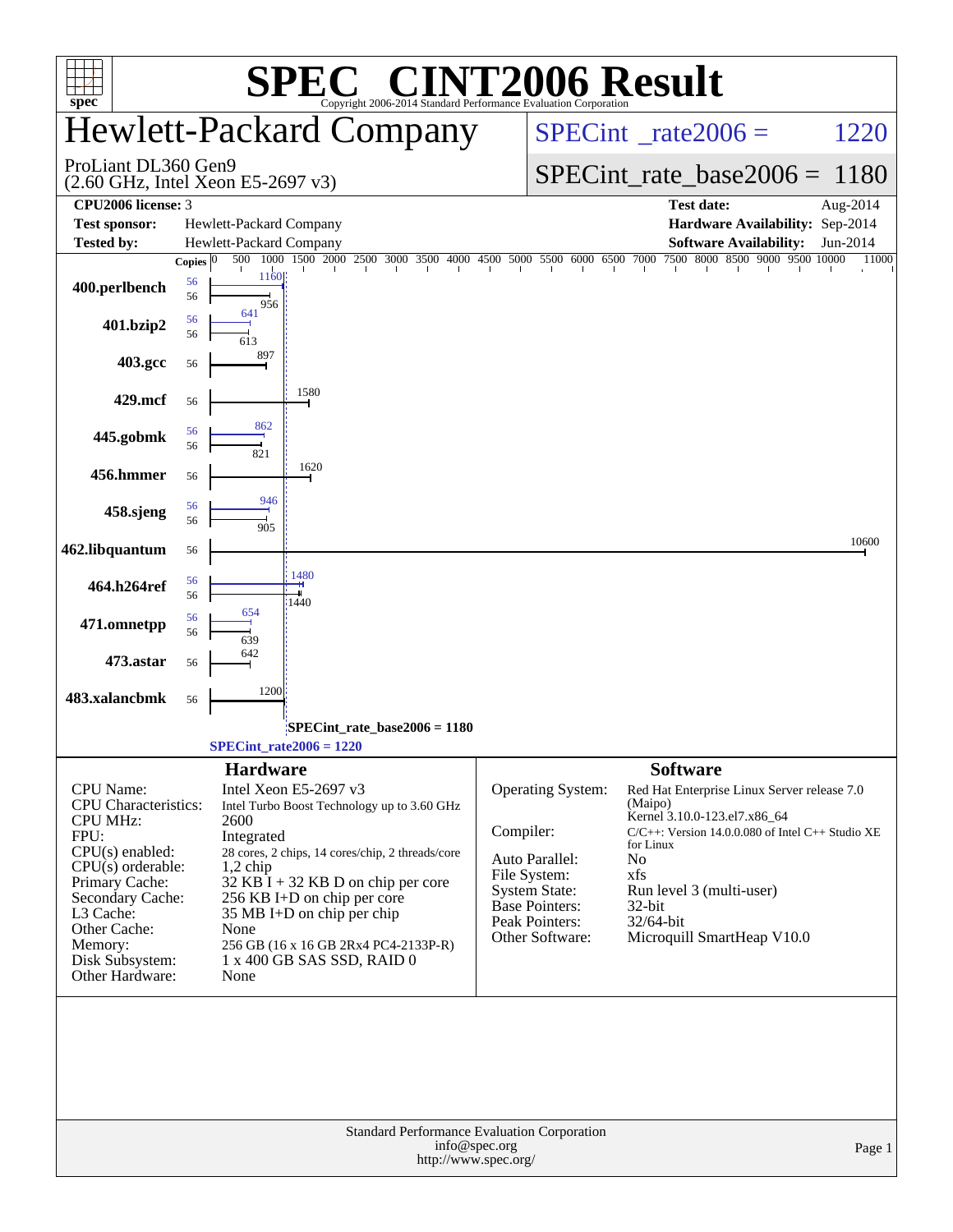

# Hewlett-Packard Company

SPECint rate $2006 = 1220$ 

ProLiant DL360 Gen9

[SPECint\\_rate\\_base2006 =](http://www.spec.org/auto/cpu2006/Docs/result-fields.html#SPECintratebase2006) 1180

**[Test sponsor:](http://www.spec.org/auto/cpu2006/Docs/result-fields.html#Testsponsor)** Hewlett-Packard Company **[Hardware Availability:](http://www.spec.org/auto/cpu2006/Docs/result-fields.html#HardwareAvailability)** Sep-2014

(2.60 GHz, Intel Xeon E5-2697 v3)

**[CPU2006 license:](http://www.spec.org/auto/cpu2006/Docs/result-fields.html#CPU2006license)** 3 **[Test date:](http://www.spec.org/auto/cpu2006/Docs/result-fields.html#Testdate)** Aug-2014 **[Tested by:](http://www.spec.org/auto/cpu2006/Docs/result-fields.html#Testedby)** Hewlett-Packard Company **[Software Availability:](http://www.spec.org/auto/cpu2006/Docs/result-fields.html#SoftwareAvailability)** Jun-2014

#### **[Results Table](http://www.spec.org/auto/cpu2006/Docs/result-fields.html#ResultsTable)**

|                  | <b>Base</b>   |                |       |                                                                                                          |       |                |            | <b>Peak</b>   |                |              |                |              |                |              |
|------------------|---------------|----------------|-------|----------------------------------------------------------------------------------------------------------|-------|----------------|------------|---------------|----------------|--------------|----------------|--------------|----------------|--------------|
| <b>Benchmark</b> | <b>Copies</b> | <b>Seconds</b> | Ratio | <b>Seconds</b>                                                                                           | Ratio | <b>Seconds</b> | Ratio      | <b>Copies</b> | <b>Seconds</b> | <b>Ratio</b> | <b>Seconds</b> | <b>Ratio</b> | <b>Seconds</b> | <b>Ratio</b> |
| 400.perlbench    | 56            | 572            | 956   | 571                                                                                                      | 958   | 573            | 955        | 56            | 471            | 1160         | 471            | <b>1160</b>  | 470            | 1170         |
| 401.bzip2        | 56            | 881            | 613   | 881                                                                                                      | 614   | 884            | 611        | 56            | 848            | 638          | 842            | 642          | 843            | 641          |
| $403.\text{gcc}$ | 56            | 501            | 900   | 505                                                                                                      | 892   | 503            | 897        | 56            | 501            | 900          | 505            | 892          | 503            | 897          |
| $429$ .mcf       | 56            | 324            | 1580  | 323                                                                                                      | 1580  | 322            | 1590       | 56            | 324            | 1580         | 323            | 1580         | 322            | 1590         |
| $445$ .gobmk     | 56            | 716            | 821   | 714                                                                                                      | 823   | 718            | 818        | 56            | 683            | 860          | 682            | 862          | 680            | 864          |
| 456.hmmer        | 56            | 323            | 1620  | 326                                                                                                      | 1600  | 322            | 1620       | 56            | 323            | 1620         | 326            | 1600         | 322            | 1620         |
| $458$ .sjeng     | 56            | 751            | 902   | 749                                                                                                      | 905   | 749            | 905        | 56            | 718            | 944          | 716            | 946          | 716            | 947          |
| 462.libquantum   | 56            | 110            | 10600 | <b>110</b>                                                                                               | 10500 | 110            | 10600      | 56            | 110            | 10600        | 110            | 10500        | <b>110</b>     | 10600        |
| 464.h264ref      | 56            | 849            | 1460  | 862                                                                                                      | 1440  | 875            | 1420       | 56            | 835            | 1480         | 862            | 1440         | 829            | 1500         |
| 471.omnetpp      | 56            | 546            | 641   | 552                                                                                                      | 633   | 547            | 639        | 56            | 534            | 656          | 536            | 653          | 535            | 654          |
| $473$ . astar    | 56            | 613            | 642   | 619                                                                                                      | 635   | 613            | <b>642</b> | 56            | 613            | 642          | 619            | 635          | 613            | 642          |
| 483.xalancbmk    | 56            | 321            | 1200  | 323                                                                                                      | 1200  | 322            | 1200       | 56            | 321            | 1200         | 323            | 1200         | 322            | 1200         |
|                  |               |                |       | Results appear in the order in which they were run. Bold underlined text indicates a median measurement. |       |                |            |               |                |              |                |              |                |              |

#### **[Submit Notes](http://www.spec.org/auto/cpu2006/Docs/result-fields.html#SubmitNotes)**

 The numactl mechanism was used to bind copies to processors. The config file option 'submit' was used to generate numactl commands to bind each copy to a specific processor. For details, please see the config file.

#### **[Operating System Notes](http://www.spec.org/auto/cpu2006/Docs/result-fields.html#OperatingSystemNotes)**

 Stack size set to unlimited using "ulimit -s unlimited" Transparent Huge Pages enabled with: echo always > /sys/kernel/mm/transparent\_hugepage/enabled Filesystem page cache cleared with: echo 1 > /proc/sys/vm/drop\_caches runspec command invoked through numactl i.e.: numactl --interleave=all runspec <etc>

#### **[Platform Notes](http://www.spec.org/auto/cpu2006/Docs/result-fields.html#PlatformNotes)**

BIOS Configuration: HP Power Profile set to Maximum Performance Thermal Configuration set to Maximum Cooling Collaborative Power Control set to Disabled QPI Snoop Configuration set to Cluster on Die Processor Power and Utlization Monitoring set to Disabled Memory Patrol Scrubbing set to Disabled Memory Refresh Rate set to 1x Refresh

> Standard Performance Evaluation Corporation [info@spec.org](mailto:info@spec.org) <http://www.spec.org/>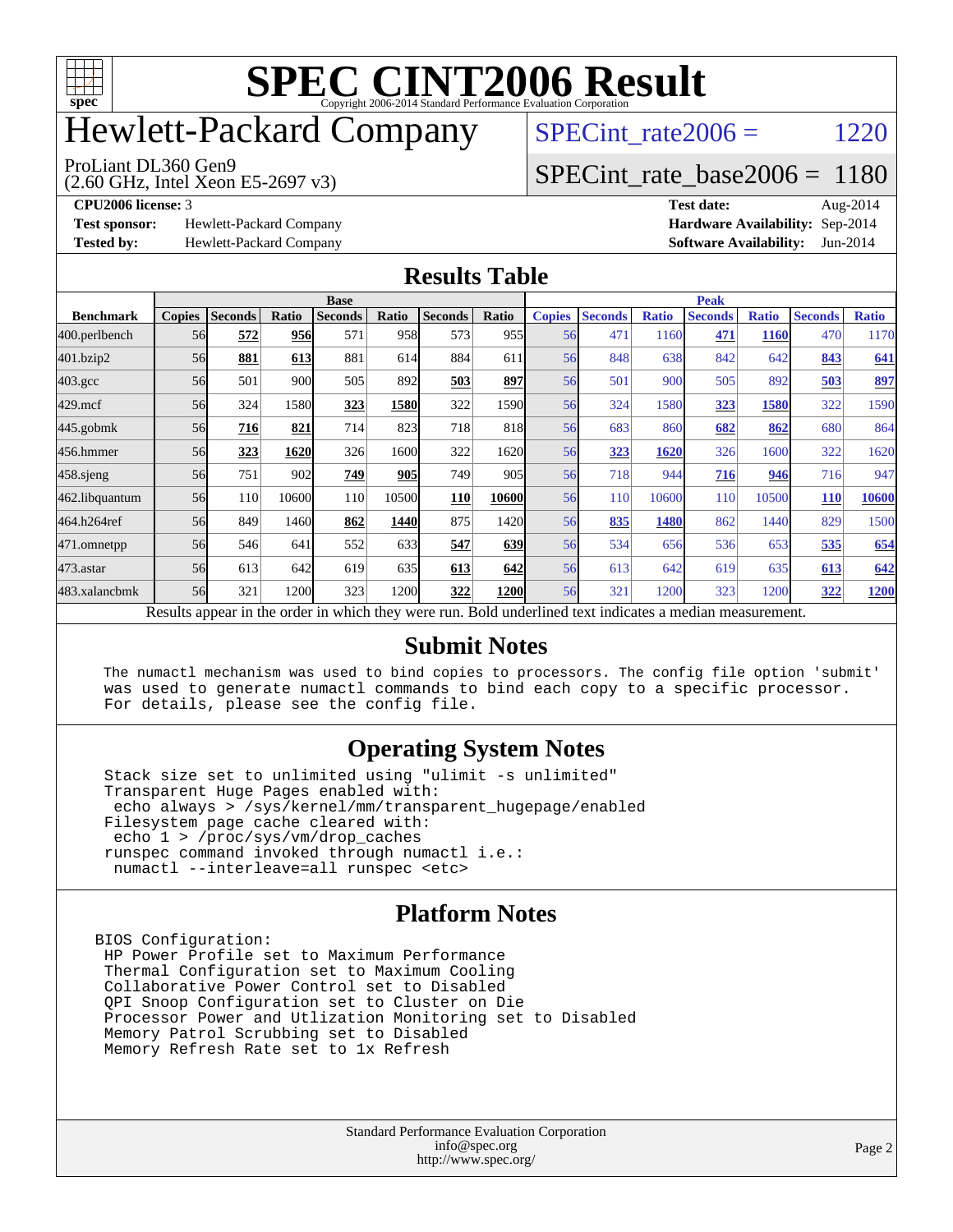

## Hewlett-Packard Company

SPECint rate $2006 = 1220$ 

ProLiant DL360 Gen9

(2.60 GHz, Intel Xeon E5-2697 v3)

[SPECint\\_rate\\_base2006 =](http://www.spec.org/auto/cpu2006/Docs/result-fields.html#SPECintratebase2006) 1180

**[Test sponsor:](http://www.spec.org/auto/cpu2006/Docs/result-fields.html#Testsponsor)** Hewlett-Packard Company **[Hardware Availability:](http://www.spec.org/auto/cpu2006/Docs/result-fields.html#HardwareAvailability)** Sep-2014 **[Tested by:](http://www.spec.org/auto/cpu2006/Docs/result-fields.html#Testedby)** Hewlett-Packard Company **[Software Availability:](http://www.spec.org/auto/cpu2006/Docs/result-fields.html#SoftwareAvailability)** Jun-2014

**[CPU2006 license:](http://www.spec.org/auto/cpu2006/Docs/result-fields.html#CPU2006license)** 3 **[Test date:](http://www.spec.org/auto/cpu2006/Docs/result-fields.html#Testdate)** Aug-2014

#### **[General Notes](http://www.spec.org/auto/cpu2006/Docs/result-fields.html#GeneralNotes)**

Environment variables set by runspec before the start of the run: LD LIBRARY PATH = "/home/cpu2006/libs/32:/home/cpu2006/libs/64:/home/cpu2006/sh"

 Binaries compiled on a system with 1x Core i7-860 CPU + 8GB memory using RedHat EL 6.4

**[Base Compiler Invocation](http://www.spec.org/auto/cpu2006/Docs/result-fields.html#BaseCompilerInvocation)**

[C benchmarks](http://www.spec.org/auto/cpu2006/Docs/result-fields.html#Cbenchmarks): [icc -m32](http://www.spec.org/cpu2006/results/res2014q3/cpu2006-20140908-31260.flags.html#user_CCbase_intel_icc_5ff4a39e364c98233615fdd38438c6f2)

[C++ benchmarks:](http://www.spec.org/auto/cpu2006/Docs/result-fields.html#CXXbenchmarks) [icpc -m32](http://www.spec.org/cpu2006/results/res2014q3/cpu2006-20140908-31260.flags.html#user_CXXbase_intel_icpc_4e5a5ef1a53fd332b3c49e69c3330699)

#### **[Base Portability Flags](http://www.spec.org/auto/cpu2006/Docs/result-fields.html#BasePortabilityFlags)**

 400.perlbench: [-DSPEC\\_CPU\\_LINUX\\_IA32](http://www.spec.org/cpu2006/results/res2014q3/cpu2006-20140908-31260.flags.html#b400.perlbench_baseCPORTABILITY_DSPEC_CPU_LINUX_IA32) 462.libquantum: [-DSPEC\\_CPU\\_LINUX](http://www.spec.org/cpu2006/results/res2014q3/cpu2006-20140908-31260.flags.html#b462.libquantum_baseCPORTABILITY_DSPEC_CPU_LINUX) 483.xalancbmk: [-DSPEC\\_CPU\\_LINUX](http://www.spec.org/cpu2006/results/res2014q3/cpu2006-20140908-31260.flags.html#b483.xalancbmk_baseCXXPORTABILITY_DSPEC_CPU_LINUX)

#### **[Base Optimization Flags](http://www.spec.org/auto/cpu2006/Docs/result-fields.html#BaseOptimizationFlags)**

[C benchmarks](http://www.spec.org/auto/cpu2006/Docs/result-fields.html#Cbenchmarks):

[-xCORE-AVX2](http://www.spec.org/cpu2006/results/res2014q3/cpu2006-20140908-31260.flags.html#user_CCbase_f-xAVX2_5f5fc0cbe2c9f62c816d3e45806c70d7) [-ipo](http://www.spec.org/cpu2006/results/res2014q3/cpu2006-20140908-31260.flags.html#user_CCbase_f-ipo) [-O3](http://www.spec.org/cpu2006/results/res2014q3/cpu2006-20140908-31260.flags.html#user_CCbase_f-O3) [-no-prec-div](http://www.spec.org/cpu2006/results/res2014q3/cpu2006-20140908-31260.flags.html#user_CCbase_f-no-prec-div) [-opt-prefetch](http://www.spec.org/cpu2006/results/res2014q3/cpu2006-20140908-31260.flags.html#user_CCbase_f-opt-prefetch) [-opt-mem-layout-trans=3](http://www.spec.org/cpu2006/results/res2014q3/cpu2006-20140908-31260.flags.html#user_CCbase_f-opt-mem-layout-trans_a7b82ad4bd7abf52556d4961a2ae94d5)

[C++ benchmarks:](http://www.spec.org/auto/cpu2006/Docs/result-fields.html#CXXbenchmarks)

[-xCORE-AVX2](http://www.spec.org/cpu2006/results/res2014q3/cpu2006-20140908-31260.flags.html#user_CXXbase_f-xAVX2_5f5fc0cbe2c9f62c816d3e45806c70d7) [-ipo](http://www.spec.org/cpu2006/results/res2014q3/cpu2006-20140908-31260.flags.html#user_CXXbase_f-ipo) [-O3](http://www.spec.org/cpu2006/results/res2014q3/cpu2006-20140908-31260.flags.html#user_CXXbase_f-O3) [-no-prec-div](http://www.spec.org/cpu2006/results/res2014q3/cpu2006-20140908-31260.flags.html#user_CXXbase_f-no-prec-div) [-opt-prefetch](http://www.spec.org/cpu2006/results/res2014q3/cpu2006-20140908-31260.flags.html#user_CXXbase_f-opt-prefetch) [-opt-mem-layout-trans=3](http://www.spec.org/cpu2006/results/res2014q3/cpu2006-20140908-31260.flags.html#user_CXXbase_f-opt-mem-layout-trans_a7b82ad4bd7abf52556d4961a2ae94d5) [-Wl,-z,muldefs](http://www.spec.org/cpu2006/results/res2014q3/cpu2006-20140908-31260.flags.html#user_CXXbase_link_force_multiple1_74079c344b956b9658436fd1b6dd3a8a) [-L/sh -lsmartheap](http://www.spec.org/cpu2006/results/res2014q3/cpu2006-20140908-31260.flags.html#user_CXXbase_SmartHeap_32f6c82aa1ed9c52345d30cf6e4a0499)

#### **[Base Other Flags](http://www.spec.org/auto/cpu2006/Docs/result-fields.html#BaseOtherFlags)**

[C benchmarks](http://www.spec.org/auto/cpu2006/Docs/result-fields.html#Cbenchmarks):

403.gcc: [-Dalloca=\\_alloca](http://www.spec.org/cpu2006/results/res2014q3/cpu2006-20140908-31260.flags.html#b403.gcc_baseEXTRA_CFLAGS_Dalloca_be3056838c12de2578596ca5467af7f3)

#### **[Peak Compiler Invocation](http://www.spec.org/auto/cpu2006/Docs/result-fields.html#PeakCompilerInvocation)**

[C benchmarks \(except as noted below\)](http://www.spec.org/auto/cpu2006/Docs/result-fields.html#Cbenchmarksexceptasnotedbelow): [icc -m32](http://www.spec.org/cpu2006/results/res2014q3/cpu2006-20140908-31260.flags.html#user_CCpeak_intel_icc_5ff4a39e364c98233615fdd38438c6f2)

Continued on next page

Standard Performance Evaluation Corporation [info@spec.org](mailto:info@spec.org) <http://www.spec.org/>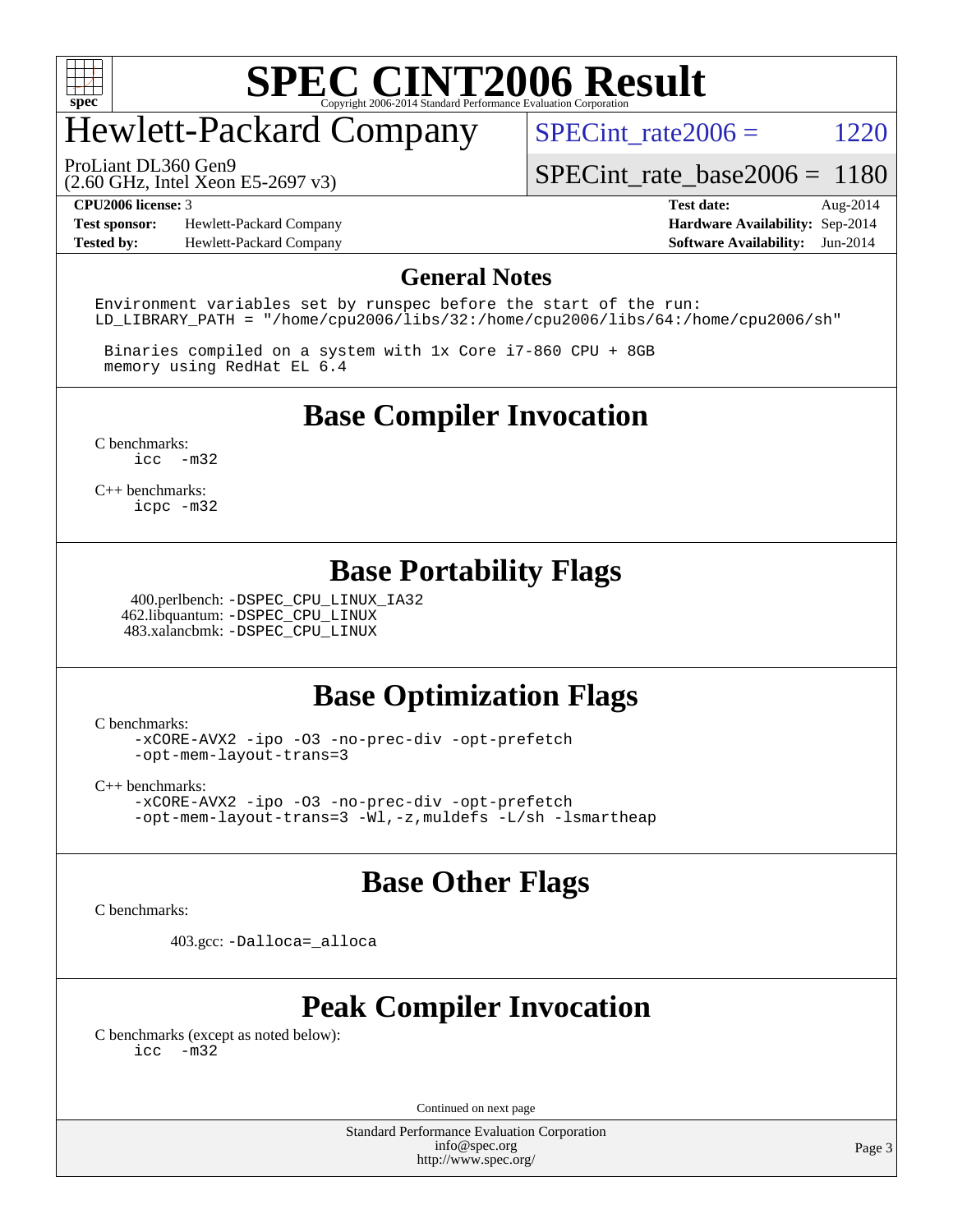

## Hewlett-Packard Company

SPECint rate $2006 = 1220$ 

(2.60 GHz, Intel Xeon E5-2697 v3) ProLiant DL360 Gen9

[SPECint\\_rate\\_base2006 =](http://www.spec.org/auto/cpu2006/Docs/result-fields.html#SPECintratebase2006) 1180

**[Test sponsor:](http://www.spec.org/auto/cpu2006/Docs/result-fields.html#Testsponsor)** Hewlett-Packard Company **[Hardware Availability:](http://www.spec.org/auto/cpu2006/Docs/result-fields.html#HardwareAvailability)** Sep-2014 **[Tested by:](http://www.spec.org/auto/cpu2006/Docs/result-fields.html#Testedby)** Hewlett-Packard Company **[Software Availability:](http://www.spec.org/auto/cpu2006/Docs/result-fields.html#SoftwareAvailability)** Jun-2014

**[CPU2006 license:](http://www.spec.org/auto/cpu2006/Docs/result-fields.html#CPU2006license)** 3 **[Test date:](http://www.spec.org/auto/cpu2006/Docs/result-fields.html#Testdate)** Aug-2014

### **[Peak Compiler Invocation \(Continued\)](http://www.spec.org/auto/cpu2006/Docs/result-fields.html#PeakCompilerInvocation)**

400.perlbench: [icc -m64](http://www.spec.org/cpu2006/results/res2014q3/cpu2006-20140908-31260.flags.html#user_peakCCLD400_perlbench_intel_icc_64bit_bda6cc9af1fdbb0edc3795bac97ada53)

401.bzip2: [icc -m64](http://www.spec.org/cpu2006/results/res2014q3/cpu2006-20140908-31260.flags.html#user_peakCCLD401_bzip2_intel_icc_64bit_bda6cc9af1fdbb0edc3795bac97ada53)

 $458 \text{.}$ sjeng: icc  $-\text{m64}$ 

[C++ benchmarks:](http://www.spec.org/auto/cpu2006/Docs/result-fields.html#CXXbenchmarks)

[icpc -m32](http://www.spec.org/cpu2006/results/res2014q3/cpu2006-20140908-31260.flags.html#user_CXXpeak_intel_icpc_4e5a5ef1a53fd332b3c49e69c3330699)

#### **[Peak Portability Flags](http://www.spec.org/auto/cpu2006/Docs/result-fields.html#PeakPortabilityFlags)**

```
 400.perlbench: -DSPEC_CPU_LP64 -DSPEC_CPU_LINUX_X64
    401.bzip2: -DSPEC_CPU_LP64
    458.sjeng: -DSPEC_CPU_LP64
462.libquantum: -DSPEC_CPU_LINUX
483.xalancbmk: -DSPEC_CPU_LINUX
```
### **[Peak Optimization Flags](http://www.spec.org/auto/cpu2006/Docs/result-fields.html#PeakOptimizationFlags)**

[C benchmarks](http://www.spec.org/auto/cpu2006/Docs/result-fields.html#Cbenchmarks):

```
Standard Performance Evaluation Corporation
                                        info@spec.org
                                      http://www.spec.org/
 400.perlbench: -xCORE-AVX2(pass 2) -prof-gen(pass 1) -ipo(pass 2)
             -O3(pass 2) -no-prec-div(pass 2) -prof-use(pass 2)
             -auto-ilp32
    401.bzip2: -xCORE-AVX2(pass 2) -prof-gen(pass 1) -ipo(pass 2)
             -O3(pass 2) -no-prec-div(pass 2) -prof-use(pass 2)
             -opt-prefetch -auto-ilp32 -ansi-alias
     403.\text{gcc: basepeak} = yes
      429.mcf: basepeak = yes
   445.gobmk: -xCORE-AVX2(pass 2) -prof-gen(pass 1) -prof-use(pass 2)
             -ansi-alias -opt-mem-layout-trans=3
   456.hmmer: basepeak = yes
     458.sjeng: -xCORE-AVX2(pass 2) -prof-gen(pass 1) -ipo(pass 2)
             -O3(pass 2) -no-prec-div(pass 2) -prof-use(pass 2)
             -unroll4 -auto-ilp32
462.libquantum: basepeak = yes
  464.h264ref: -xCORE-AVX2(pass 2) -prof-gen(pass 1) -ipo(pass 2)
             -O3(pass 2) -no-prec-div(pass 2) -prof-use(pass 2)
             -unroll2 -ansi-alias
                                      Continued on next page
```